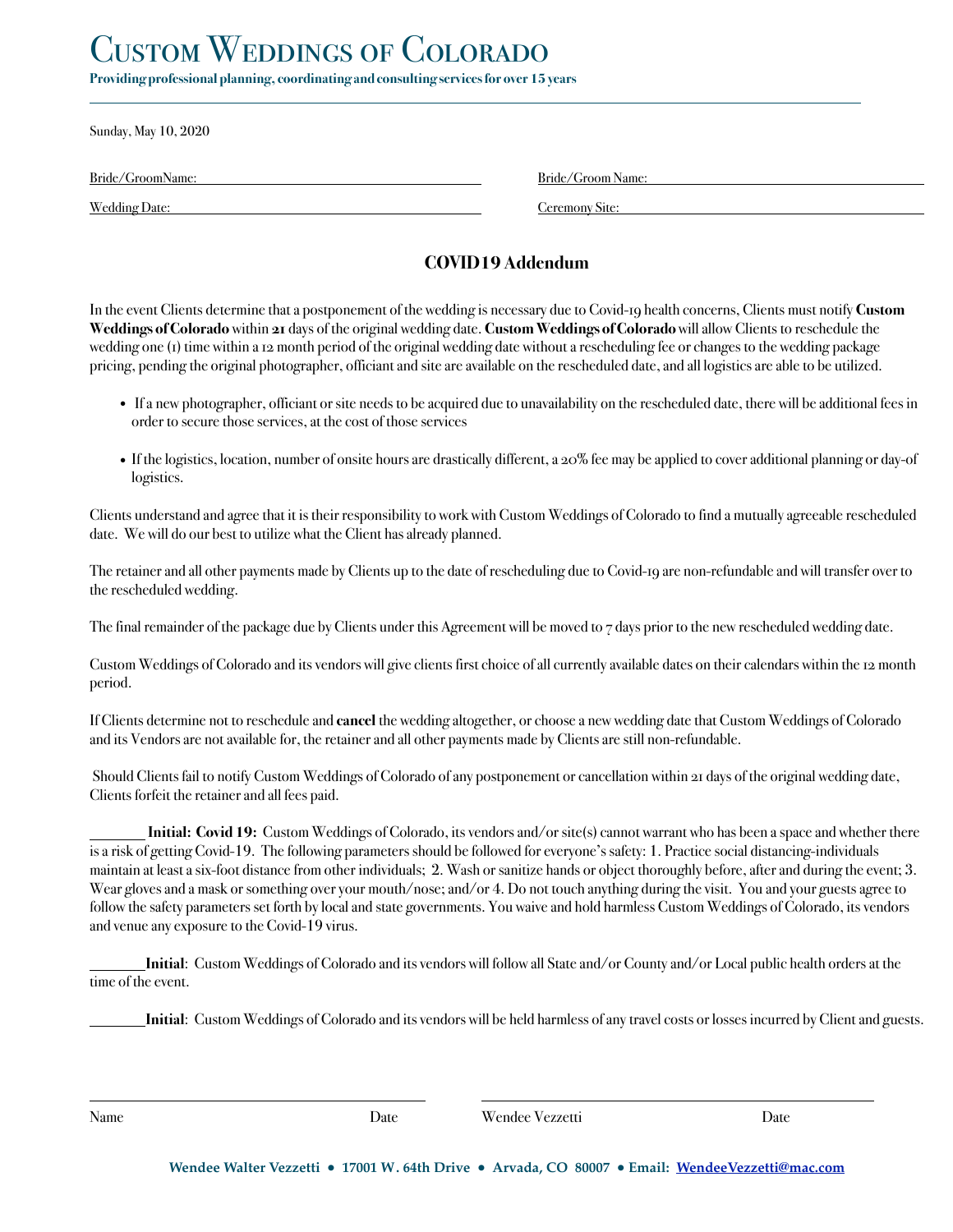# **COVID19 Best Practices**

**Custom Weddings of Colorado** will comply with Covidro best practices identified below. We will follow all State, County and Local government health orders at the time of the wedding; we expect that Client and their guests follow these guidelines as well.

- •Ensure the wedding is setup in a way that 6 feet can be maintained between vendors, customers and each other. Provide decals and demarcation for areas that meet social distancing criteria. Modify the flow of people to minimize contact. Minimize the number of people in enclosed getting-ready spaces.
- •Use cleaners and disinfectants. Use hand-washing soap and hand sanitizer.
- •Prepare to provide gloves and face coverings for all vendors; guests may bring their own.
- •Bring your own pen for marriage license signing.
- •Provide contactless trans bags. Use disposable plates, cups, utensils, service ware, or require that all tools, utensils or equipment be sanitized after each guest use.
- •Disclose if any guest or individual has been symptomatic for Covid19 or have been in contact with known positive cases.
- •Maintain a detailed log (below) of guest interactions to enable contact tracing if it becomes necessary, and/or to place demarcation for social distancing.

### **Please identify all guests family members living under one roof/household:**

### FAMILY HOUSEHOLD #1 FAMILY HOUSEHOLD #2

l

| Ι.               | Ι.    |
|------------------|-------|
| 2.               | 2.    |
| <u>3.</u>        | $3 -$ |
| $\overline{4}$ . | 4.    |
| $5 -$            | $5 -$ |
| 6.               | 6.    |

### FAMILY HOUSEHOLD  $\#_3$  FAMILY HOUSEHOLD  $\#_4$

| Ι.    | Ι.    |
|-------|-------|
| 2.    | 2.    |
| $3 -$ | $3 -$ |
| 4.    | 4.    |
|       | 5.    |
| 6.    | 6.    |

### FAMILY HOUSEHOLD #5 FAMILY HOUSEHOLD #6

| Ι.    | Ι.    |
|-------|-------|
| 2.    | 2.    |
| $3 -$ | $3 -$ |
| 4.    | 4.    |
| $5 -$ | 5.    |
| 6.    | 6.    |

(continued on page 3 if needed)

 $\overline{a}$